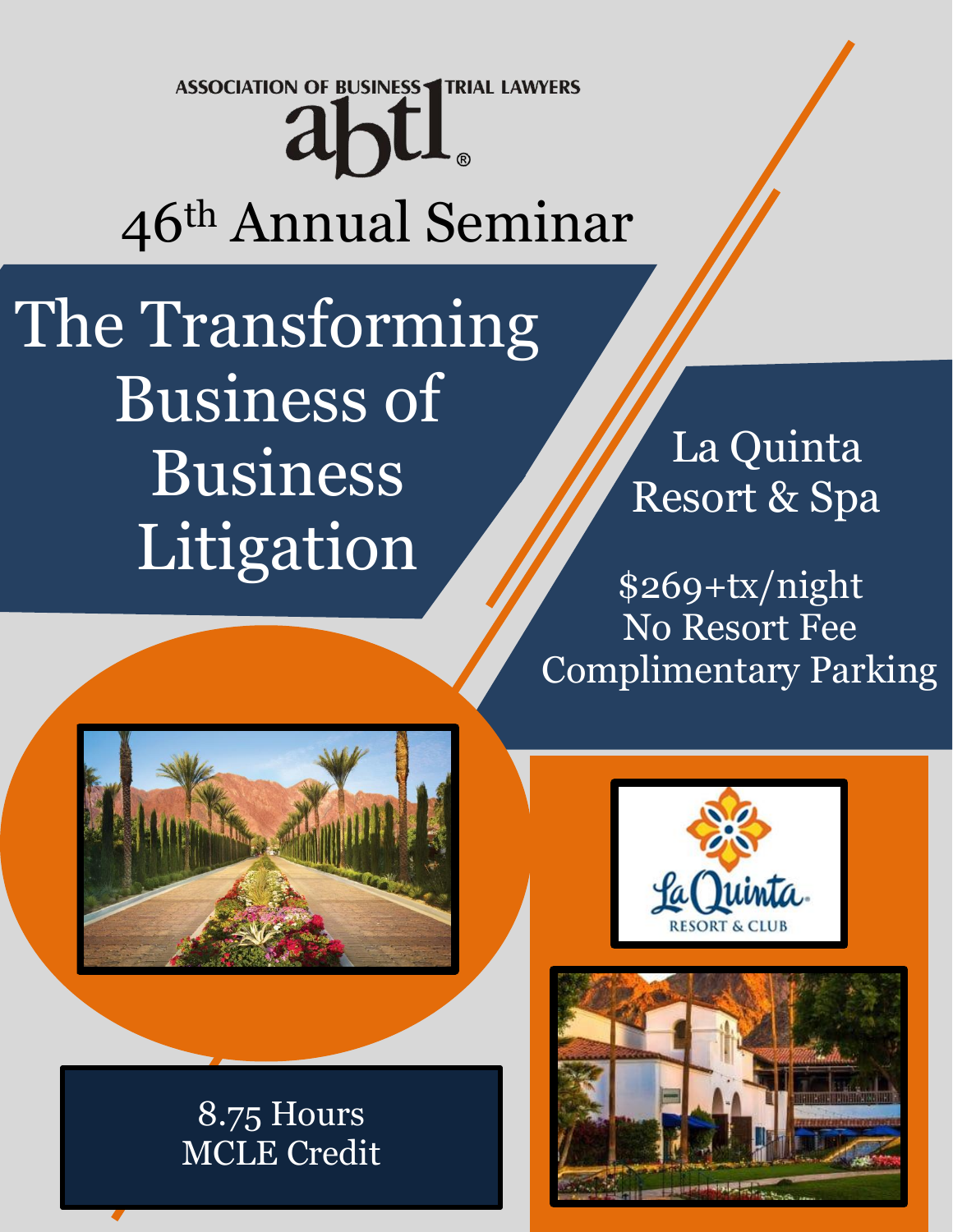#### **Thursday, October 3, 2019**

| 4:00-6:00pm             | ABTL Joint Board of Governors Meeting ( <i>Frank Capra Room</i> ) |
|-------------------------|-------------------------------------------------------------------|
| 4:30-6:00pm             | Young Lawyers Division Networking Mixer (Morgans' Patio)          |
| $6:00 - 9:00 \text{pm}$ | Welcome Dinner (Main Pool)                                        |

#### **Friday, October 4, 2019**

| $7:00 - 9:00$ am  | Buffet Breakfast (Main Lawn)      |  |  |
|-------------------|-----------------------------------|--|--|
| $8:00 - 12:05$ pm | General Session (Fiesta Ballroom) |  |  |

- **Session 1** (8:30—9:30am)
- **Session 2** (9:40—10:40am)
- **Session 3** *(10:50—11:50am)*

12:30—2:00pm Lunch Program *(Fiesta Ballroom)*

4:00*—*6:00pm ABTL Tennis Tournament (*La Quinta Tennis Courts)*

#### *Free Time*

#### **Saturday, October 5, 2019**

7:30am ABTL Golf Shotgun (*Stadium Course) Check-in 7:30am; Tee Time 8:00am*

#### *Free Time*

1:00*—*4:00pm General Session *(Fiesta Ballroom)*

- **Session 4** (1:00—1:50pm)
- **Session 5** (2:00—2:50pm)
- **Session 6** *(3:00—3:50pm)*

4:00*—*4:45pm Breakout Sessions: Open Forum with Members of the Judiciary

| $6:00 - 7:00 \text{pm}$ | Keynote Speaker (Frank Capra Room) |                                               |  |
|-------------------------|------------------------------------|-----------------------------------------------|--|
|                         |                                    | Hon. Joshua Groban   California Supreme Court |  |

7:00*—*9:00pm Dinner, Dancing and Rock & Roll *(Waterfall Lawn)* Entertainment by *the Straytones*

#### **Sunday, October 6, 2019**

8:00*—*9:30am Buffet Breakfast *(Main Lawn)*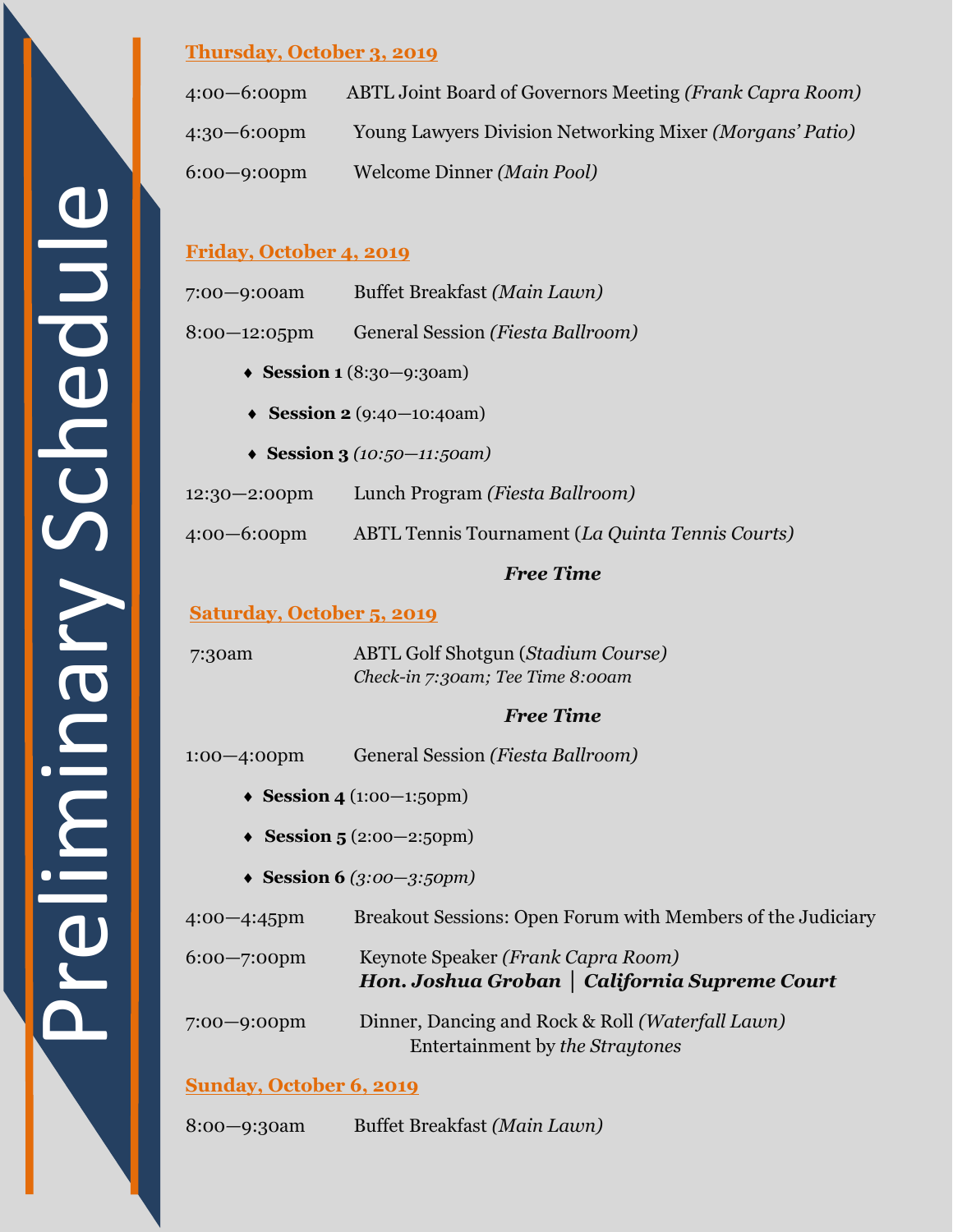## What is Included for Conference Attendees and Judiciary?

- All Seminar Presentations 8.75 hours MCLE credit.
- Welcome Dinner on Thursday, October  $3<sup>rd</sup>$
- Two (2) Buffet Breakfasts (Friday, October  $4^{\text{th}}$  and Sunday, October  $6^{\text{th}}$ ).
- Program Lunch on Friday, October  $4<sup>th</sup>$  conference registrants only; no guests
- Keynote Speaker and Farewell Dinner on Saturday, October  $5<sup>th</sup>$

## What is Included for Registered Guests and Children?

- Welcome Dinner on Thursday, October 3rd
- Two (2) Buffet Breakfasts (Friday, October  $4^{\text{th}}$  and Sunday, October  $6^{\text{th}}$ ).
- Keynote Speaker and Farewell Dinner on Saturday, October  $5<sup>th</sup>$
- Registered Children may attend all breakfasts and dinners

## Dress Code

All seminar sessions are casual. Shorts and golf shirts are welcome. Receptions and dinners are Resort Casual (no jackets or ties required).

## Cancellation & Refund Policy

Seminar Registration Fees are refundable prior to Tuesday, September 3, 2019 less a non-refundable processing fee of \$175.00. Cancellations must be received in writing (by email to annualseminar@abtl.org or by fax to 714.602.2505), no later than 5:00 p.m. on Tuesday, September 3, 201 9 .

## Hotel Accommodations

All accommodations are at La Quinta Resort and Spa in La Quinta, California. The ABTL has obtained discounted rate of \$269/night plus tax. The Resort Fee has been waived and both valet and self-parking are complimentary.

Hotel Reservations (at the ABTL rate) can **only** be made after registering for the conference. Each ABTL member is responsible for managing the booking and/or cancellation of his/her own hotel. Hotel information (including a direct link for reservations) will be provided to you after registering. Please allow twenty-four (24) hours for the information. Space permitting, the hotel will only honor the discounted rates for reservations made on or before September 3, 201 9 .

## Travel

Each ABTL member is responsible for organizing their own travel arrangements. For those wishing to fly, Palm Springs International Airport (PSP) has direct flights from San Francisco and Los Angeles and is served by 11 major airlines including Alaska, American Airlines, Delta, Jet Blue, United, and Virgin America.

## Contact Information

Event Planner Linda A. Sampson 8502 E. Chapman Avenue | Suite 443 Orange │ CA │ 92869 Phone: 714.516.8106 │ Fax: 714.602.2505 AnnualSeminar@abtl.org │ www.abtl.org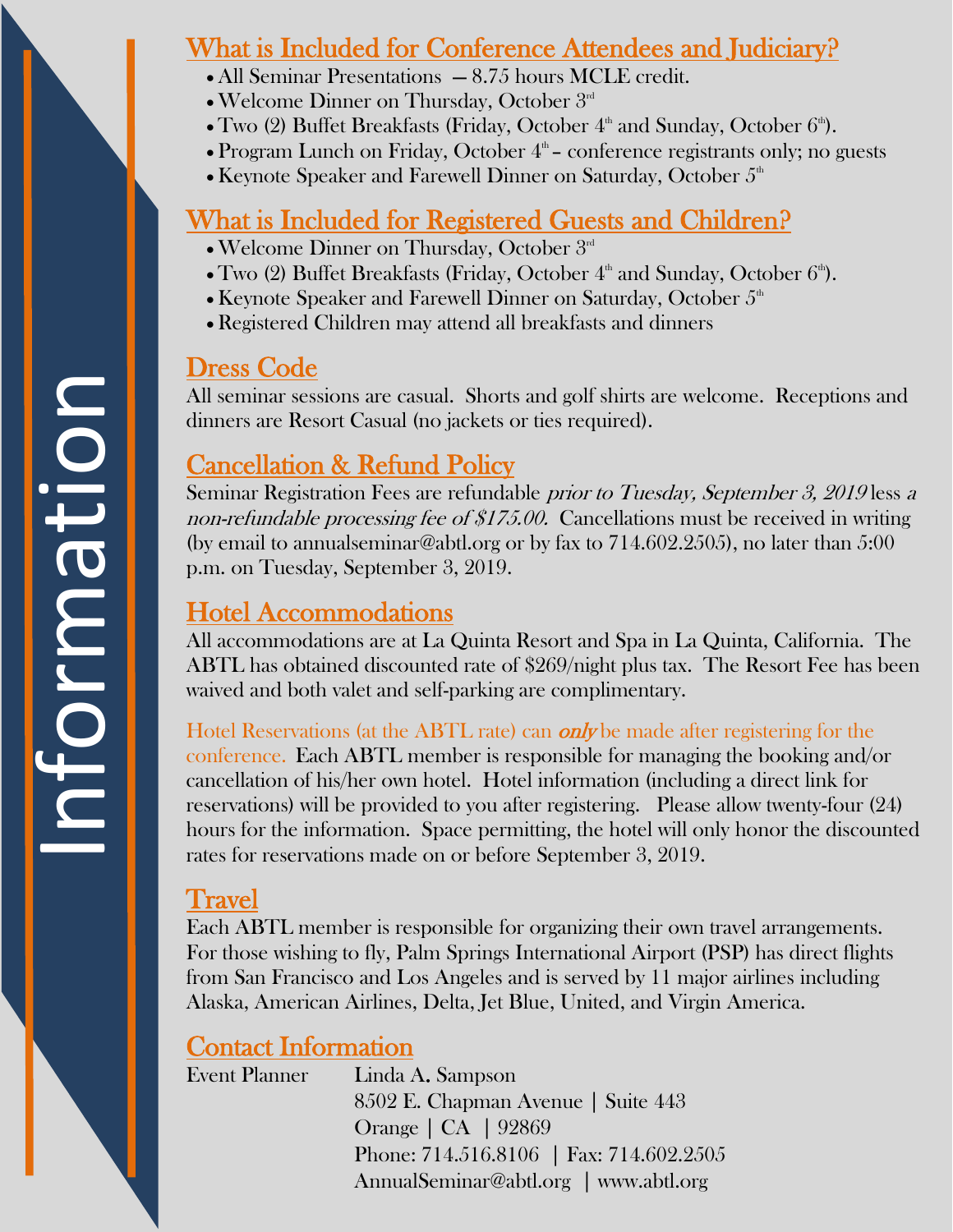## 46th ANNUAL SEMINAR CONFERENCE REGISTRATION FORM

Complete the registration form and submit to ABTL 8502 E. Chapman Avenue, Suite 443, Orange, CA 92869 Make checks payable to ABTL (Tax ID: 33-0795815)

#### PERSONAL INFORMATION:

| Name: Name and the second contract of the second contract of the second contract of the second contract of the second contract of the second contract of the second contract of the second contract of the second contract of | SBN:               |
|-------------------------------------------------------------------------------------------------------------------------------------------------------------------------------------------------------------------------------|--------------------|
|                                                                                                                                                                                                                               |                    |
| Firm Name: Name and South Art and South Art and South Art and South Art and South Art and South Art and South Art and South Art and South Art and South Art and South Art and Art and Art and Art and Art and Art and Art and |                    |
|                                                                                                                                                                                                                               |                    |
| City:                                                                                                                                                                                                                         | State: <u>Tip:</u> |
| Phone:                                                                                                                                                                                                                        | Email:             |

#### ABTL CHAPTER:

Please indicate the chapter of which you are a paid 2019 member. You must join your local ABTL Chapter to be eligible to attend. Please circle one:

### Los Angeles **│** Northern California **│** Orange County **│** San Diego **│** San Joaquin Valley

#### BOARD MEMBER / OFFICER / PAST PRESIDENT / JAC?

Please indicate if you have a title position with your chapter:

#### REGISTRATION FEES:

Prices are per person and include all materials, group meals, special events and entertainment. Please see Cancellation & Refund Policy set forth in General Information.

|                                                           | Early         | Regular      | Late         |
|-----------------------------------------------------------|---------------|--------------|--------------|
|                                                           | Registration  | Registration | Registration |
|                                                           | <b>Before</b> |              | On or After  |
|                                                           | 8/1/2019      |              | 9/26/2019    |
| <b>Attorney Registration</b>                              | \$1,095       | \$1,195      | \$1,295      |
| <b>Attorney Registration</b>                              | \$895         | \$995        | \$1,095      |
| - Young Lawyers (Admitted 10 years or less)               |               |              |              |
| - In-House Counsel                                        |               |              |              |
| - Public Entity or Government Attorney                    |               |              |              |
| <b>Retired Judiciary</b>                                  | \$1,095       | \$1,195      | \$1,295      |
| <b>Judicial Registration</b>                              | \$595         | \$595        | \$595        |
| - Sitting State and Federal Judges                        |               |              |              |
| <b>Guest Registration</b>                                 | \$595         | \$695        | \$795        |
| - Included meals, events and entertainment                |               |              |              |
| - Does not include admission into seminar                 |               |              |              |
| program, Friday lunch or MCLE credit                      |               |              |              |
| <b>Children Registration</b> (Price per child; Ages 3-15) | \$200         | \$300        | \$400        |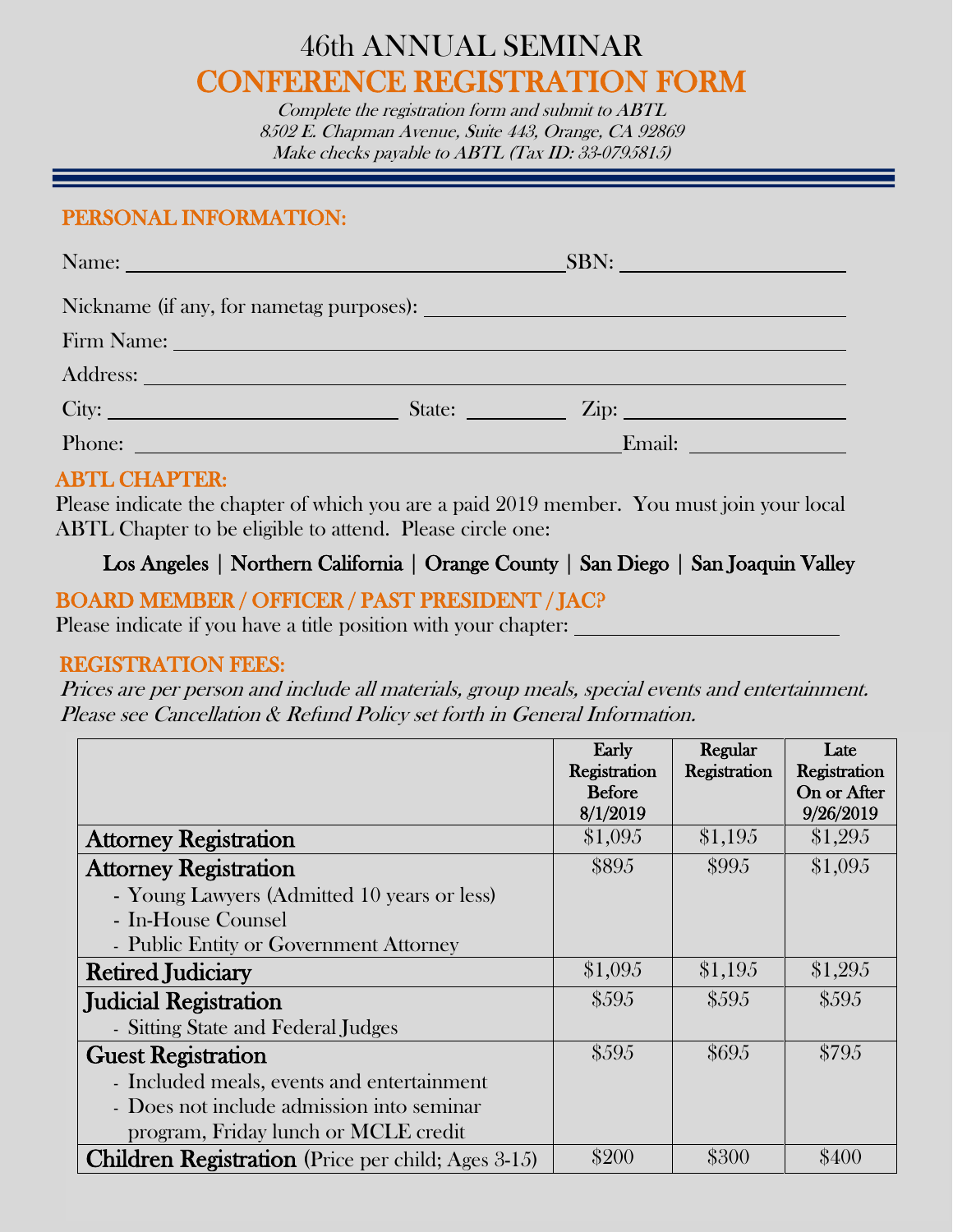#### SPOUSE / GUEST REGISTRATION (Guest registration fees apply):

| Ema: Euest Name: Lease include guest's email for use with the on-site Event App. |                                                                                                                                                                                                                                |
|----------------------------------------------------------------------------------|--------------------------------------------------------------------------------------------------------------------------------------------------------------------------------------------------------------------------------|
| <b>CHILDREN REGISTRATION</b> (Children registration fees apply):                 |                                                                                                                                                                                                                                |
|                                                                                  | Name(s): <u>Age:</u>                                                                                                                                                                                                           |
|                                                                                  | Name(s): <u>Name(s): Age:</u>                                                                                                                                                                                                  |
|                                                                                  |                                                                                                                                                                                                                                |
| PAYMENT INFORMATION:                                                             |                                                                                                                                                                                                                                |
|                                                                                  | Total Payment \$ $\qquad \qquad \qquad \qquad \qquad \qquad \qquad \qquad \text{Payment Method: Check} \qquad \qquad Credit Card \Box$                                                                                         |
|                                                                                  | For Payment via Credit Card: You can do so online or by entering your information here:                                                                                                                                        |
|                                                                                  | Type of Card (Circle One): Visa   MasterCard   Amex   Discover                                                                                                                                                                 |
|                                                                                  | Name on Card: Name on Card Card Contract Contract Contract Contract Contract Contract Contract Contract Contract Contract Contract Contract Contract Contract Contract Contract Contract Contract Contract Contract Contract C |
|                                                                                  | Number: Number: Number: Number: Number: Number: Number: Number: Number: Number: Number: Number: Number: Number: Number: Number: Number: Number: Number: Number: Number: Number: Number: Number: Number: Number: Number: Number |
|                                                                                  | Expiration Date: Security Code:                                                                                                                                                                                                |
|                                                                                  | Authorized Signature: New York Changes and School and School and School and School and School and School and School and School and School and School and School and School and School and School and School and School and Sch |
|                                                                                  | <b>Cancellation &amp; Refund Policy</b>                                                                                                                                                                                        |
|                                                                                  | Seminar Registration Fees are refundable <i>prior to Tuesday, September 3 2019</i><br>less a non-refundable processing fee of \$175.00.                                                                                        |
|                                                                                  | Cancellations must be received in writing (by email to annualseminar@abtl.org or by fax to 714.602.2505),                                                                                                                      |

no later than 5:00 p.m. on Tuesday, September 3, 2019.

## All hotel accommodations are at the La Quinta Resort & Spa La Quinta, California

## Run of House: \$269/night + tax No Resort Fee; Complimentary Valet and Self-Parking